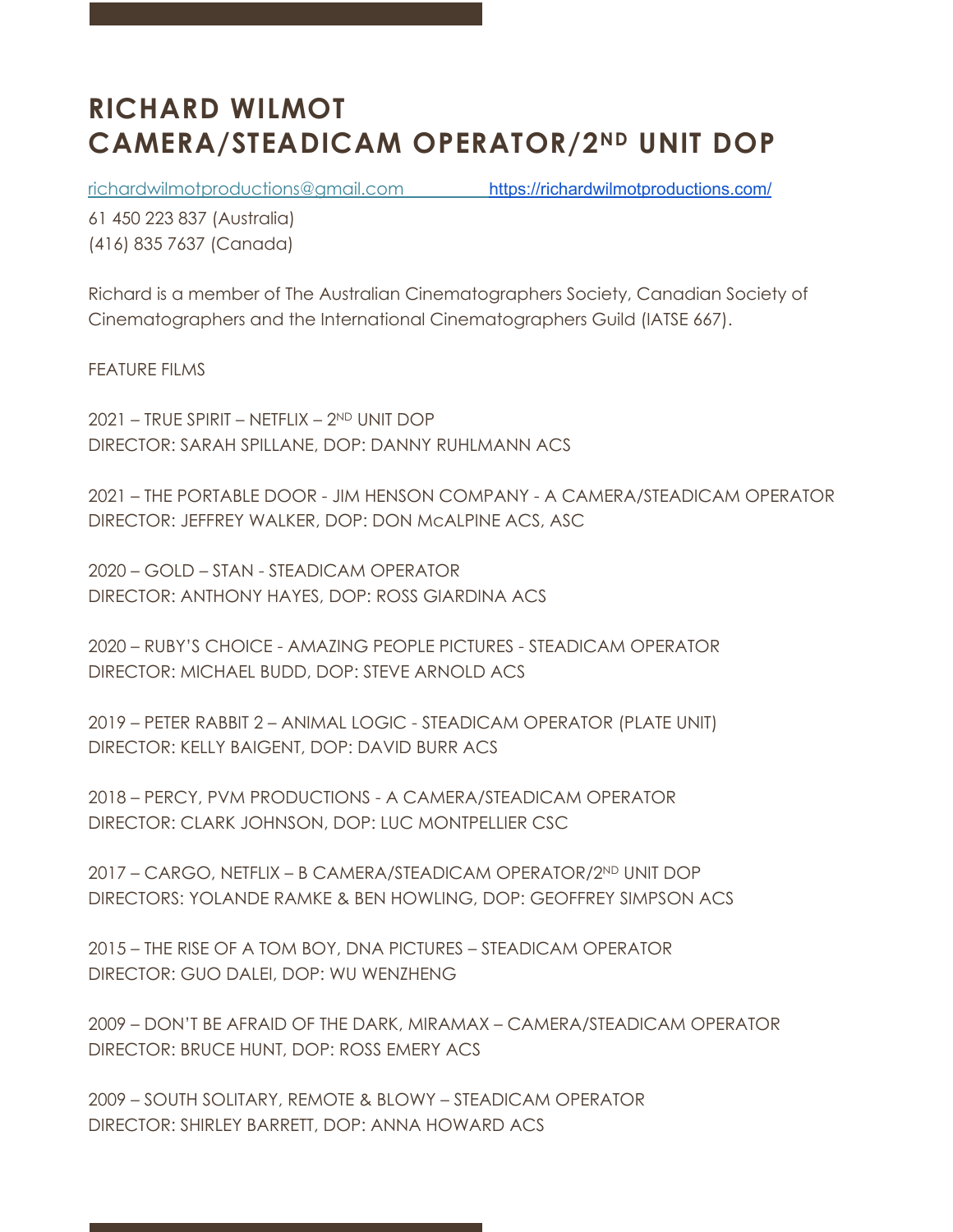2009 – KINGS OF MYKONOS, PARAMOUNT – B CAMERA/STEADICAM OPERATOR DIRECTOR: PETER ANDRAKIDIS, DOP: MARK WAREHAM ACS

2009 – THE WEDDING PARTY, KIN FILMS – B CAMERA/STEADICAM OPERATOR DIRECTOR: AMANDA JANE, DOP: KATIE MILLWRIGHT ACS

2004 – BAILEY'S BILLION\$, ODEON FILMS – STEADICAM OPERATOR DIRECTOR: DAVID DEVINE, DOP: GAVIN FINNEY BSC

2004 – SIBLINGS, STEP FILMS – B CAMERA/STEADICAM OPERATOR DIRECTOR: DAVID WEAVER, DOP: DAVID GREENE ASC, CSC

2004 – MY BABY'S DADDY, MIRAMAX – STEADICAM OPERATOR DIRECTOR: CHERYL DUNYE, DOP: GLEN MACPHERSON CSC

2003 – RHINOCEROS EYES, MADSTONE FILMS – STEADICAM OPERATOR DIRECTOR: AARON WOODLEY, DOP: DAVID GREENE ASC, CSC

2003 – OWNING MAHONEY, ALLIANCE ATLANTIS- STEADICAM OPERATOR DIRECTOR: RICHARD KWEITNIOWSKI, DOP: OLIVER CURTIS BSC

2002 – DARKNESS FALLING, NORSTAR – B CAMERA/STEADICAM OPERATOR DIRECTOR: DOMINIC SHIACH, DOP: HARRY MAKIN CSC

2002 – THE TUXEDO, DREAMWORKS SKG – CAMERA OPERATOR DIRECTOR: KEVIN DONOVAN, DOP: STEPHEN WINDON ASC, ACS

2002 – MEN WITH BROOMS, SERENDIPITY FILMS – B CAMERA OPERATOR DIRECTOR: PAUL GROSS, DOP: THOM BEST CSC

2002 – MY BIG FAT GREEK WEDDING, PLAYTONE – STEADICAM OPERATOR DIRECTOR: JOEL ZWICK, DOP: JEFFREY JUR ASC

2001 – TRUE BLUE, COLUMBIA TRISTAR – STEADICAM OPERATOR DIRECTOR: J.S CARDONE, DOP: DARKO SUVAK

TELEVISION SERIES

2021- YOUNG ROCK 2, NBC UNIVERSAL – A CAMERA/STEADICAM OPERATOR DIRECTOR: NAHNATCHKA KHAHN, DOP: MARTIN McGRATH ACS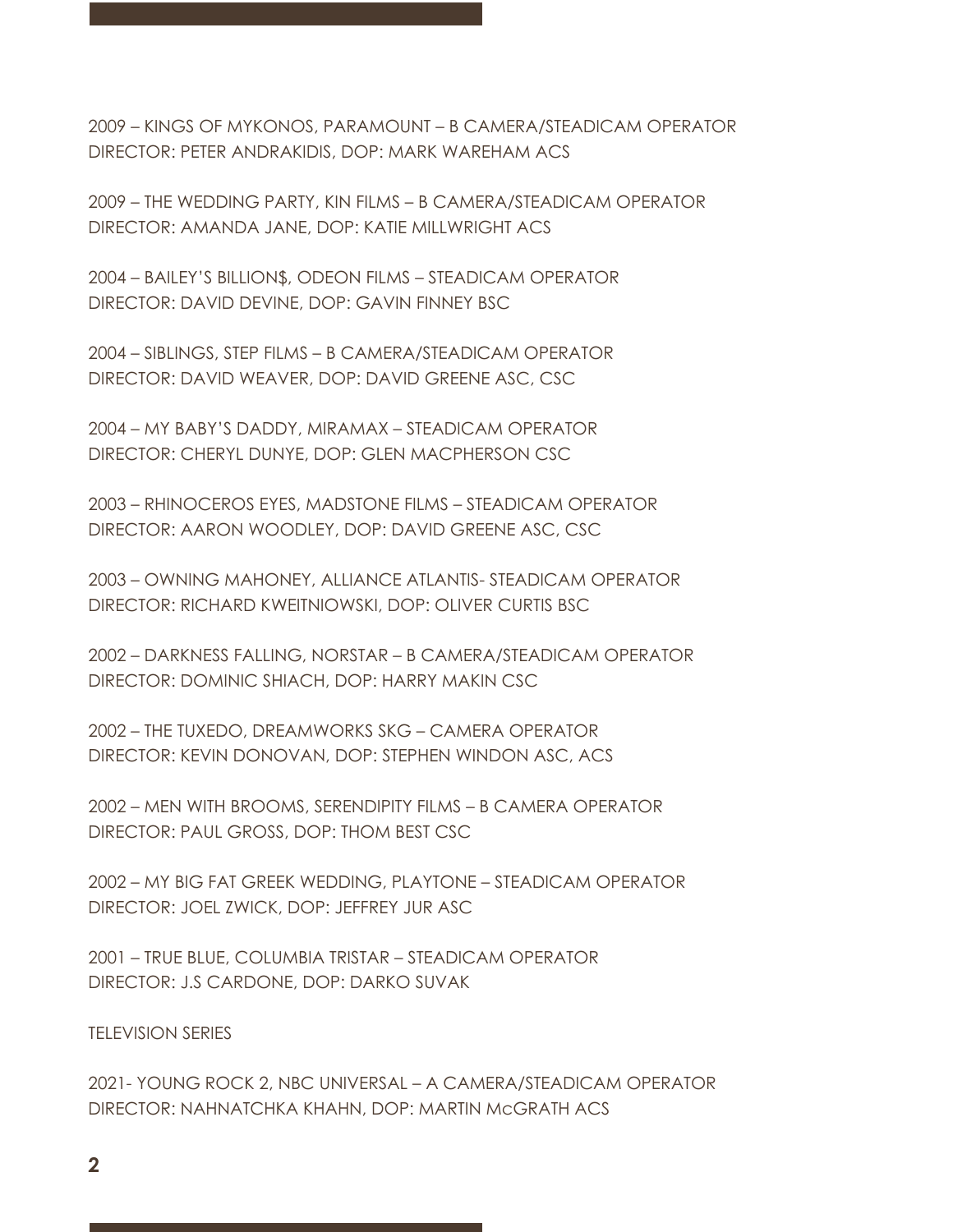2019 – JUPITER'S LEGACY, NETFLIX – B CAMERA/STEADICAM OPERATOR DIRECTOR: CHARLOTTE BRANDSTROM, DOP: DANNY RUHLMANN ACS

2017 - FIGHTING SEASON, FOXTEL – B CAMERA/STEADICAM OPERATOR/2ND UNIT DOP DIRECTOR: BEN LUCAS, DOP: GEOFFREY SIMPSON ACS

2014 – NOWHERE BOYS, MATCHBOX PICTURES – A CAMERA/STEADICAM OPERATOR DIRECTOR: PETER SALMON, DOP: DAVID CAMERON ACS

2011 – TERRA NOVA, 20TH CENTURY FOX – A CAMERA/STEADICAM OPERATOR DIRECTOR: JOHN CASSAR, DOP: GEOFFREY MYGATT

2010/2014 - OFFSPRING SEASON 1,2,4,5, SOUTHERN STAR – A CAMERA/STEADICAM OPERATOR DIRECTOR: EMMA FREEMAN, DOP: JOHN BRAWLEY

2013 – FAT TONY & CO, SCREENTIME – A CAMERA/STEADICAM OPERATOR DIRECTOR: CARL ZWICKY, DOP: JOE PICKERING ACS

2012 – UNDERBELLY/SQUIZZY, SCREENTIME – A CAMERA/STEADICAM OPERATOR/ 2ND UNIT DOP DIRECTOR: ANDREW PROUSE, DOP: JOHN BRAWLEY

2005/2008 - HOLMES ON HOMES, HGTV – DOP/ CAMERA OPERATOR DIRECTOR: PETE KETTLEWELL, DOP: RICHARD WILMOT

2004 – DARCY'S WILDLIFE, NBC DISCOVERY – B CAMERA/STEADICAM OPERATOR/ 2ND UNIT DOP DIRECTOR: VARIOUS, DOP: MIKE MCMURRAY CSC

2004 – THE SHIELDS STORIES, W NETWORK – A CAMERA/STEADICAM OPERATOR DIRECTOR: VARIOUS, DOP: MIKE MCMURRAY CSC, LUC MONTPELLIER CSC

2003 – QUEER AS FOLK, SHOWTIME – A CAMERA/STEADICAM OPERATOR/2ND UNIT DOP DIRECTOR: VARIOUS, DOP: THOM BEST CSC

2002 – MONK, TOUCHSTONE – A CAMERA/STEADICAM OPERATOR (2ND UNIT) DIRECTOR: VARIOUS, DOP: BRIAN HARPER CSC

2001 – DEGRASSI, EPITOME PICTURES – B CAMERA/STEADICAM OPERATOR DIRECTOR: VARIOUS, DOP: GAVIN SMITH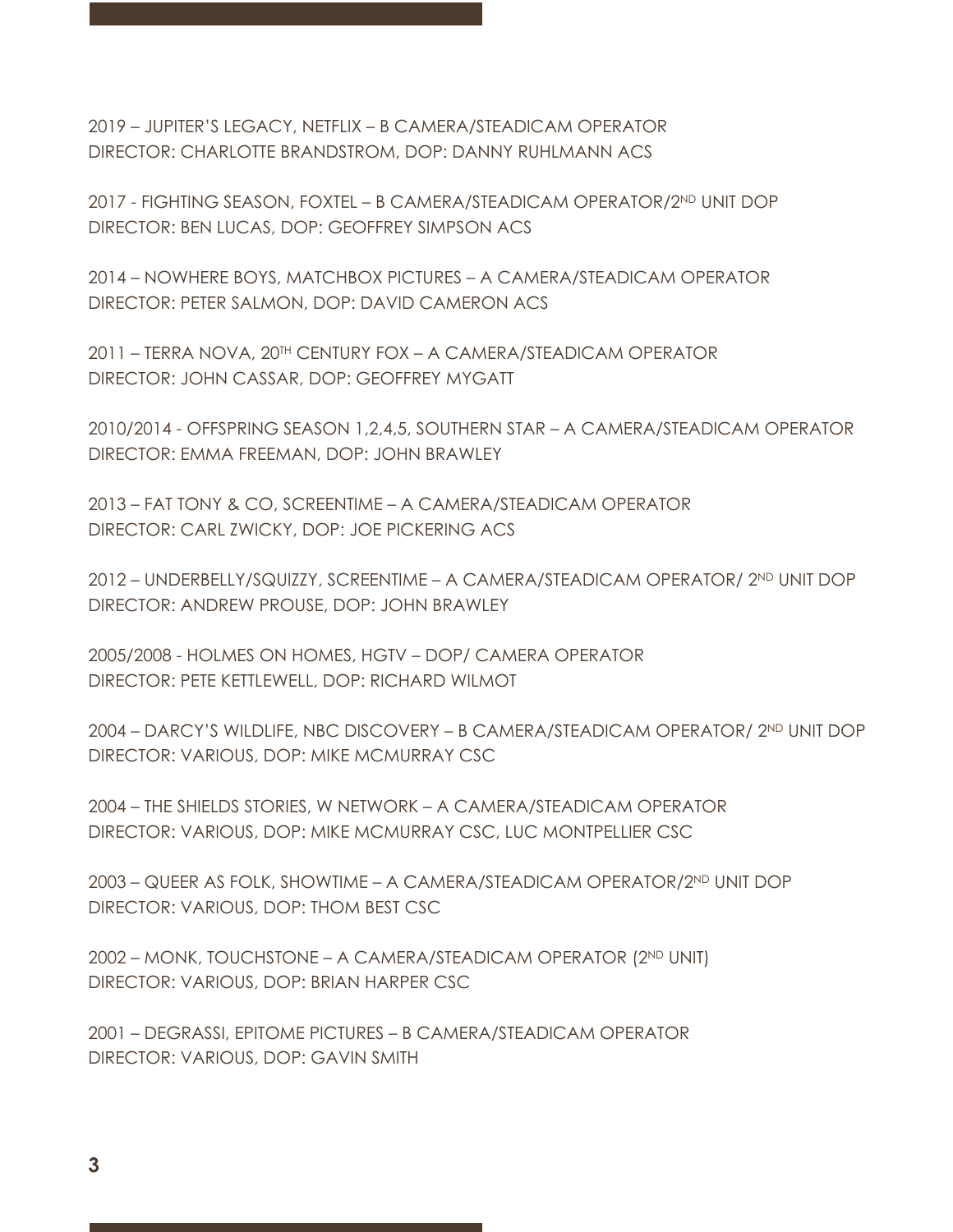2001- FEAST OF ALL SAINTS, SHOWTIME – STEADICAM OPERATOR DIRECTOR: PETER MEDAK, DOP: EDWARD J. PEI

2000 – TRADERS, ALLIANCE ATLANTIS – CAMERA OPERATOR DIRECTOR: VARIOUS, DOP: PHILLIP EARNSHAW CSC

2000- OUR HERO, CBC – A CAMERA/STEADICAM OPERATOR DIRECTOR: VARIOUS, DOP: PHILLIP EARNSHAW CSC

1999- EARTH FINAL CONFLICT, ALLIANCE ATLANTIS – B CAMERA/STEADICAM OPERATOR DIRECTOR: VARIOUS, DOP: DAVID MOXNESS CSC

**TELEMOVIES** 

2009 – HAWKE, NETWORK TEN – STEADICAM OPERATOR DIRECTOR: EMMA FREEMAN, DOP: GRAHAM WOOD

2004 – MAN IN THE MIRROR, VH1 TV – A CAMERA/STEADICAM OPERATOR DIRECTOR: ALLAN MOYLE, DOP: DAVID GREENE ASC, CSC

2003 – REDEMPTION, FX NETWORK – A CAMERA/STEADICAM OPERATOR DIRECTOR: VONDIE CURTIS-HALL, DOP: DAVID GREENE ASC, CSC

2003 – MY LIFE AS A MOVIE, ALLIANCE ATLANTIS – A CAMERA/STEADICAM OPERATOR DIRECTOR: GARRY BURNS, DOP: LUC MONTPELLIER CSC

2003 – BLESSINGS, CBS TV – STEADICAM OPERATOR DIRECTOR: ARVIN BROWN, DOP: THOM BEST CSC

2002 – AMERICA'S PRINCE, 20TH CENTURY – STEADICAM OPERATOR DIRECTOR: ERIC LANEUVILLE, DOP: DAVID HERRINGTON CSC

2002 – THE MAN WHO SAVED CHRISTMAS, CBS TV – A CAMERA/STEADICAM OPERATOR DIRECTOR: STURLA GUNNARSON, DOP: PAUL SAROSSY BSC, CSC

2001- STORMY WEATHER, RHOMBUS MEDIA – A CAMERA/STEADICAM OPERATOR DIRECTOR: LARRY WEINSTEIN, DOP: MICHAEL SPICER

2001 – WHAT MAKES A FAMILY, COLUMBIA TRISTAR – B CAMERA/ STEADICAM OPERATOR DIRECTOR: MAGGIE GREENWALD, DOP: RHETT MORITA